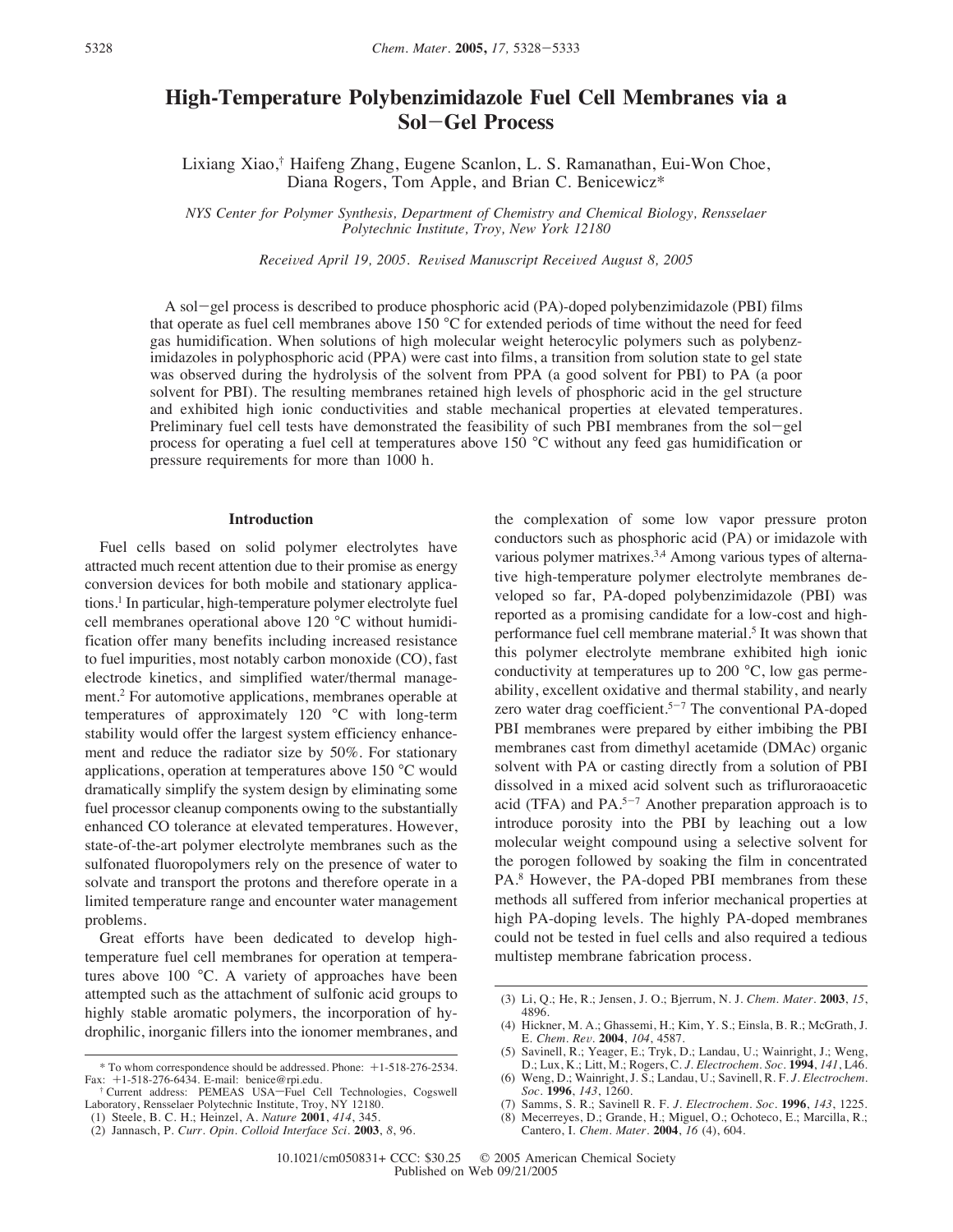Polyphosphoric acid (PPA) has been widely used as an efficient condensation reagent for the synthesis of high molecular weight (as indicated by inherent viscosity, I.V.) PBI polymers in good yields.<sup>9,10</sup> Furthermore, PPA is extremely hygroscopic and will hydrolyze to PA upon absorption of moisture.<sup>11</sup> Hence, PPA is a promising precursor to the PA electrolyte and may serve as a solvent for the direct casting of the polymerization solution without isolation and redissolution of the PBI polymers. Although the synthesis of PBIs in PPA and aspects of the acid-doped PBI membranes for fuel cell applications have been investigated previously, no successful attempts have been made to employ PPA as both polymerization medium and film casting solvent.

Among a variety of PBI structures, only limited types of PBIs, which included primarily the commercially available PBI from the melt/solid-state polymerization process, sulfonated or phosphorylated PBI, as well as the poly(2,5 benzimidazole) (i.e., AB-PBI), have been explored for fuel cell applications.12 No synthetic effort has been employed to systematically synthesize PBIs of different structures and study the effect of the PBI polymer molecular structure on the final film properties.

In the present study, polymerization to produce PBI polymers was carried out using PPA as both the polycondensation agent and the polymerization solvent starting from tetraaminobiphenyl (TAB) and the dicarboxylic acids (diacids). After polymerization, the PBI solution in PPA was directly cast at approximately 200 to 220 °C without isolation or redissolution of the polymers. Upon casting, hydrolysis of the PPA to PA induced a sol-gel transition that produced membranes with a desirable suite of physicochemical properties. Our work has been focused on understanding the effects of the polymer chemical structure and process variables on the stability of the gel phase envelope and properties of the resulting gels. It has been demonstrated that such membranes possess high mechanical properties at high PA-doping levels and excellent long-term stability when operating at temperatures above 150 °C. These membranes were fabricated into membrane electrode assemblies and tested in operating fuel cells under a variety of conditions.

### **Experimental Section**

**Materials and PBI Synthesis.** Isophthalic acid and terephthalic acid were purchased from Amoco (99+% pure) and dried prior to use. 3,3',4,4'-Tetraaminobiphenyl (TAB, polymer grade) was donated by Celanese Ventures, GmbH and used as received. Polyphosphoric acid (115%) was used as supplied from Aldrich Chemical Co. and FMC Corporation. The general procedure for the synthesis of polybenzimidazoles (PBIs) is described as follows: Isophthalic acid (12.460 g, 75 mmol) and TAB (16.074 g, 75 mmol) were added to a three-neck resin reaction flask in a nitrogen atmosphere glovebox, followed by 200 to 600 g of polyphosphoric acid. The reaction mixture was stirred using a mechanical overhead stirrer and purged with a slow stream of nitrogen, and the reaction temperature was controlled by a programmable temperature controller with ramp and soak features. The typical polymerization temperatures were approximately 190-220 °C for 16 to 24 h. During the polymerization, the reaction mixture became more viscous and developed a dark brown color. A small amount of the reaction mixture was poured into water and isolated as a brown mass. The mass was pulverized, neutralized with ammonium hydroxide, washed thoroughly with water, and dried in a vacuum oven for 24 h at 100 °C to obtain the PBIs for further characterization. I.V.'s of the polymer samples were measured at a polymer concentration of 0.2 g/dL in concentrated sulfuric acid (96%) at 30 °C, using a Cannon Ubbelohde viscometer. The I.V. values for the resulting PBIs polymers ranged from 1.3 to 2.0 dL/g for *meta*-PBI and 1.5 to 3.0 dL/g for *para*-PBI.

**Membrane Preparation.** The membranes were prepared by casting the polymerization solution directly onto untreated glass substrates in air using a film applicator with a gate thickness ranging from 0.127 mm (5 mils) to 0.635 mm (25 mils) and allowed to cool from polymerization temperature (190 to 220 °C) to room temperature in a few minutes. Hydrolysis was allowed to proceed under controlled conditions (for example, by exposing films for 24 h at 25 °C and a relative humidity of 40  $\pm$  5%). Since both PBI polymer and polyphosphoric acid are extremely hygroscopic, moisture was absorbed from the atmosphere and hydrolyzed the polyphosphoric acid solvent to phosphoric acid. Some drain-off of water and phosphoric acid was then observed during the hydrolysis process which caused a shrinkage of membrane dimensions of 10 to 20%. The amount of water absorbed did not correlate directly with the membrane PA-doping level.

**Characterization Methods.** The phosphorus nuclear magnetic resonance spectra (31P NMR) were recorded on a Chemagnetics CMX-360 instrument operating at a frequency of 145.71 MHz using 85% PA as external reference. Polymer films were cast onto thin glass strips and assembled into an open-ended glass NMR tube with 7.0 mm diameter. The film strips were then hydrolyzed in an environmental chamber and taken out periodically for 31P NMR measurements. Dynamic mechanical analysis (DMA) was carried out on a Mettler Toledo Tritec 2000 instrument with a frequency range of  $0.1-100$  Hz at  $25$  °C. The membrane acid-doping levels were determined by titrating a preweighed piece of membrane sample with standardized sodium hydroxide solution with a Metrohm 716 DMS Titrino titrator. The samples were then washed with water and dried in a vacuum oven at 100 °C for 4 h to obtain the dry weight of polymer. The acid-doping levels, *X*, expressed as moles of phosphoric acid per mole of PBI repeat unit  $(XH_3PO_4\cdot PBI)$  were calculated from the equation:

acid-doping level  $X = (V_{\text{NaOH}} C_{\text{NaOH}})/(W_{\text{drv}}/M_{\text{w}})$ 

where  $V_{\text{NaOH}}$  and  $C_{\text{NaOH}}$  are the volume and the molar concentration of the sodium hydroxide titer, while *W*<sub>dry</sub> is the dry polymer weight and *M*<sup>w</sup> is the molecular weight of the polymer repeat unit, respectively. The composition of phosphoric acid can be determined by the acid-to-water ratio according to the equation:

acid concentration  $C_{\text{acid}}\% = ((W_{\text{acid}})/(W_{\text{acid}} + W_{\text{H}_2}O)) \times 100$ 

Thus, most reagent grade phosphoric acid is 85% phosphoric acid and 15% water. By definition, PPAs are a continuous series of mixtures of condensed phosphoric acid oligomers of the general formula HO[P(O)(OH)]*n*H. Most commercially available polyphosphoric acid is approximately 115% concentration and contains mostly oligomers where  $n = 2 - 10$ .

<sup>(9)</sup> Vogel, H.; Marvel, C. S. *J. Polym. Sci.* **1961**, *50*, 511.

<sup>(10)</sup> Choe, E. W.; Choe, D. D. In *Polymeric Materials Encyclopedia*; Salamone, J. C., Ed.; CRC Press: 1996; Vol. 7, p 5619.

<sup>(11)</sup> Kawabe, M.; Ohashi, O.; Yamaguchi, I. *Bull. Chem. Soc. Jpn.* **1970**, *43*, 3705.

<sup>(12)</sup> Jones, D. J.; Roziere, J. *J. Membr. Sci.* **2001**, *185*, 41.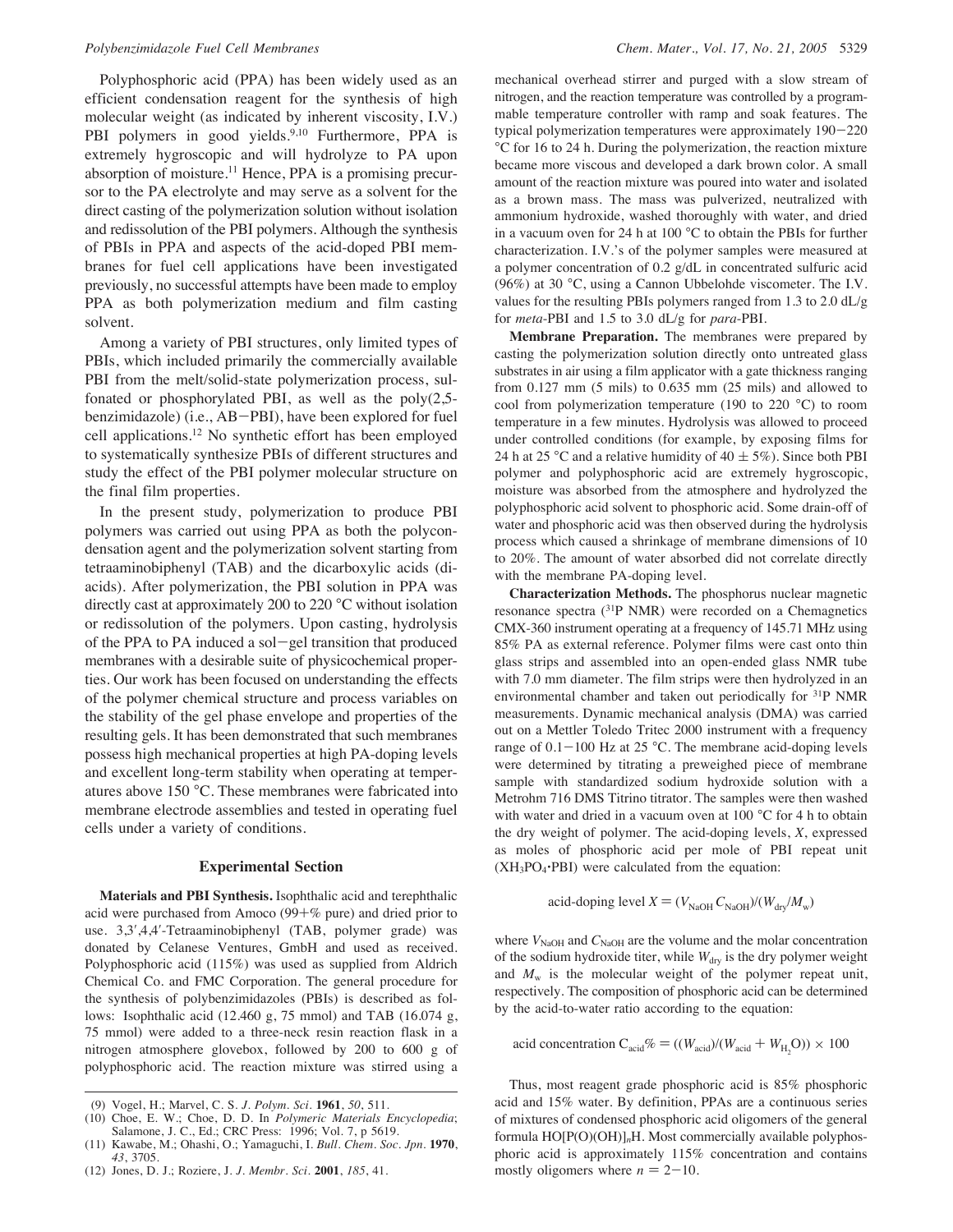**Scheme 1. Synthesis of PBI Polymers in PPA**



The membrane mechanical properties were tested utilizing a United tensile tester (SSTM-1-PC) with a 22.2 N load cell. Dumbbell specimens were cut following the ASTM standard D683 (Type V specimens). Tensile properties of all film samples were measured in an air atmosphere at room temperature with a cross head speed of 5 mm per min.

Ionic conductivities were measured by a four-probe ac impedance method using a Zahner IM6e spectrometer over a frequency range from 1 Hz to 100 kHz. A rectangular piece of membrane (3.5 cm  $\times$  7.0 cm) and four platinum wire current collectors were set in a glass cell. Two outer electrodes 6.0 cm apart supply current to the cell, while the two inner electrodes 2.0 cm apart on opposite sides of the membrane measure the potential drop. The four-probe technique offers many advantages over the two-probe techniques, including measuring the bulk property of the membrane instead of the surface property and minimizing the error stemming from contact resistance and electrode resistance. The cell was placed in a programmable oven to measure the temperature dependence of the proton conductivity. The membranes were dried by first heating from room temperature to 200  $^{\circ}$ C and holding at 200  $^{\circ}$ C for 1 h. The membrane samples were then cooled in a vacuum oven and taken out just before conductivity measurement in an effort to keep the samples dry. The conductivities of the membrane samples were measured from 20 to 160 °C at intervals of 20 °C. Before the measurements at each temperature set point, the samples were held at constant temperature for at least 10 min. Repeated conductivity measurements showed that reproducible results were obtained using this temperature profile and testing procedure. A two-component model with an ohmic resistance in parallel with a capacitor was employed to fit the experimental curve of the membrane resistance across the frequency range (the Nyquist plot). The conductivities of the membrane at different temperatures were calculated from the membrane resistance obtained from the ohmic resistance of the model simulation. Proton conductivity was then calculated from the following equation:

#### $\sigma = D/(LBR)$

where *D* is the distance between the two current electrodes 2.0 cm apart, *L* and *B* are the thickness and width, respectively, and *R* is the resistance value measured.

**Membrane Electrode Assembly (MEA) Fabrication and Fuel Cell Testing Conditions.** The 30% Pt/C fuel cell gas diffusion electrodes acquired from E-Tek, Inc. with a Pt loading of 1.0 mg/ cm2 were used for this study. The membrane thickness was approximately 250 micrometers with a PA loading of approximately 35 mol of PA per PBI repeat unit. The MEA was fabricated by hot-pressing an electrode/membrane/electrode sandwich at 140 °C for 30 s using a manual Carver press. The MEA with an active area of approximately  $44 \text{ cm}^2$  was then assembled into a single fuel cell testing fixture made of graphite plates with gas channels. Stainless steel end plates with attached heaters were then used to



Figure 1. State diagram of the PPA sol-gel process.

clamp the graphite flow plates. A commercial fuel cell testing station (Fuel Cell Technologies, Inc.) equipped with mass flow controllers was used for fuel cell testing, while stoichiometric gases were fed to the anode and cathode at a stoic of 1.2 and 2.5, respectively, without any feed gas humidification. All performance data were collected under atmospheric pressure with no back pressure detected. The current-voltage characteristics were recorded using a HP6050 dc electronic load, interfaced with a PC using LabView Software (National Instruments, Austin, TX).

# **Results and Discussion**

As shown in Scheme 1, PBI polymers were synthesized using PPA as both the polycondensation agent and the polymerization solvent starting from tetraaminobiphenyl (TAB) and the dicarboxylic acids (diacids). The I.V. values for the resulting PBI polymers were measured in 96% sulfuric acid at 30 °C and ranged from 1.3 to 2.0 dL/g for *meta*-PBI and 1.5 to 3.0 dL/g for *para*-PBI, thus demonstrating that PPA readily serves as an efficient polycondensation agent and facilitates the synthesis of high-I.V. PBI polymers from the corresponding diacid and tetraamine monomers.

After polymerization, the PBI solution in PPA was directly cast at approximately 200 to 220 °C without isolation or redissolution of the polymers. Since both PPA and PBI polymer were hygroscopic, moisture was absorbed from the atmosphere and hydrolyzed the PPA to form PA in situ. The solution temperature also dropped from the casting temperature of approximately 200 to 220 °C to room temperature. The hydrolysis of the solvent from PPA (a good solvent for PBI) to PA (a poor solvent for PBI) combined with the temperature drop induced a transition from the solution state to the gel state that produced PBI membranes doped with PA in one step. The gels produced by such noncrosslinked transitions have been traditionally described as Flory Type III physical gels.<sup>13,14</sup> We identified the sol-gel transition by the formation of a stress-bearing, interconnected network, which resulted in a low-frequency plateau of the elastic modulus (Figure S1 in the Supporting Information).<sup>15</sup> The overall process is represented schematically in Figure 1. Our work has been focused on understanding the effects of the polymer chemical structure and process variables on the

(14) Picout, D.; Ross-Murphy, S. In *Polymer Gels and Networks*; Osada, Y., Khokhlov, A. R., Eds.; Marcel Dekker: 2002; p 27.

<sup>(13)</sup> Flory, P. J. *Faraday Discuss. Chem. Soc.* **1974**, *57*, 7.

<sup>(15)</sup> Trappe, V.; Prasad, V.; Cipelletti, L.; Segre, P. H.; Weitz, D. A. *Nature* **2001**, *411*, 772.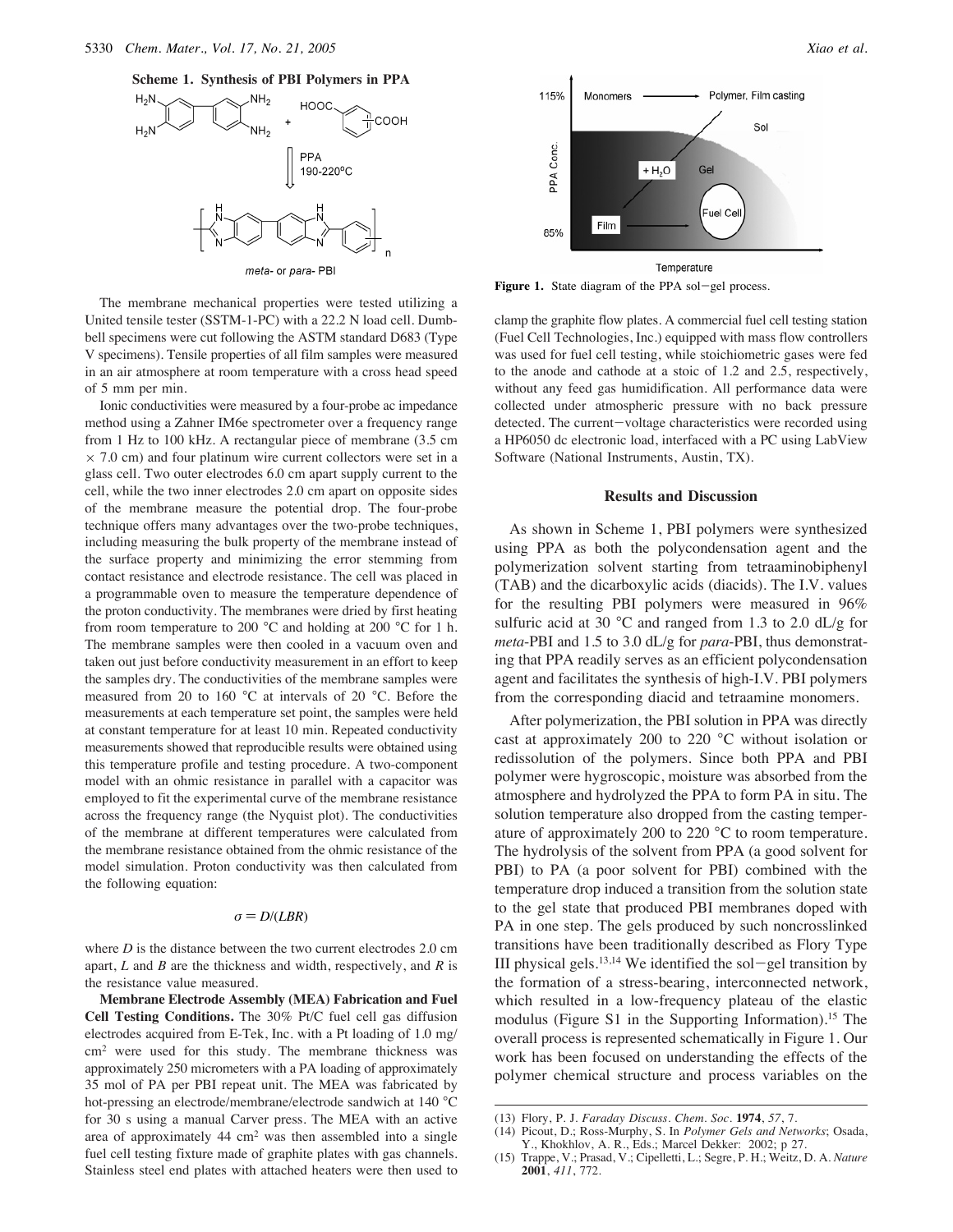

**Figure 2.** <sup>31</sup>P NMR spectra of cast films during the hydrolysis of PPA into PA. The 0 ppm phosphorus peak is marked  $*$  for reference.

stability of the gel phase envelope and properties of the resulting gels. We have found in our continuing work that many aromatic heterocyclic polymers form gels by this process and remain stable when heated to 200 °C.

<sup>31</sup>P NMR spectroscopy can distinguish the various phosphorus species in the PBI film and assist in monitoring the evolution of the phosphorus species during the hydrolysis process, as shown in Figure 2. The 31P NMR spectra of the PA-doped PBI membranes at different stages of the hydrolysis process consisted of three major peaks at  $\delta \approx 0, -13$ , and  $-32$  ppm, which corresponded to the phosphorus atoms at the end  $(P_e)$  and middle of the molecular chain  $(P_m)$  and to *ortho*-phosphoric acid (P<sub>o</sub>), which is the final product of the hydrolysis reaction. The spectral components in the observed spectra are assigned to the specific phosphorus species based on the known  $31P$  chemical shift values characteristic of PA and its oligomers.<sup>11</sup> The increase or decrease of the intensity of the specific phosphorus NMR signals was followed as the hydrolysis proceeded. An example of the 31P NMR spectra as a function of time is shown in Figure 2, for typical hydrolysis conditions of 25 °C and 25% relative humidity (RH). The relative amount of the three phosphorus species under different hydrolysis conditions was determined by integrating and normalizing the individual  $P_0$ ,  $P_e$ , and  $P_m$  peaks (Figure S2 in the Supporting Information). At time 0, the PPA polymerization solution was cast onto substrates at approximately 200 °C. Initially, the PPA concentration ranged from 110% to 115% assuming the polycondensation byproduct (water) was consumed by the PPA during the polymerization. For the <sup>31</sup>P NMR spectrum at time 0, three peaks at  $P_0$ ,  $P_e$ , and  $P_m$ were observed and were comparable to those in the pure PPA spectrum of similar concentration. As shown in Figure 2, the  $P_m$  peak disappeared at approximately 310 min while



**Figure 3.** Tensile strength (circles) and elongation at break (squares) as a function of polymer I.V. for *para*-PBI. I.V.'s of the polymer samples were measured at a polymer concentration of 0.2 g/dL in concentrated sulfuric acid (96%) at 30 °C, using a Cannon Ubbelohde viscometer.

the Pe peak decreased gradually over approximately 1900 min. As expected, only the *ortho*-phosphoric acid species was present as the final hydrolysis product.

The PA-doping level of the membranes is defined as the molar ratio of the PA per PBI repeat unit. For a typical PBI membrane from the sol-gel process, the PA-doping level of the membrane averaged 20 to 40 mol of PA per mole of PBI repeat unit, considerably higher than that of any PAdoped PBI membranes reported previously. Furthermore, one of the major dilemmas for the PA-doped PBI membranes from the conventional imbibing method was the tradeoff between the desired properties of the membrane, such as high doping levels and high proton conductivity, with high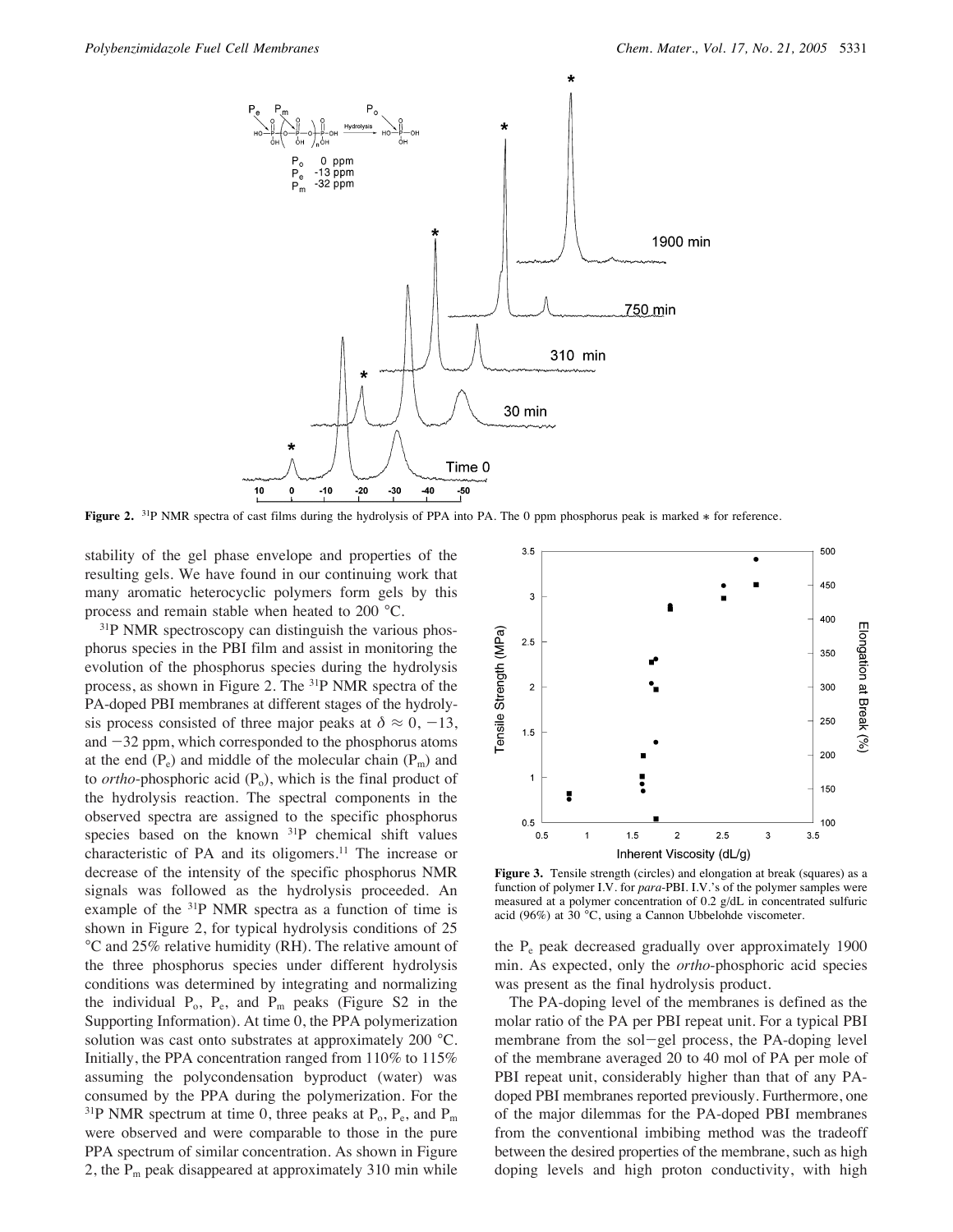

**Figure 4.** Conductivities of PA-doped PBI membranes from different processes: membranes made from the sol-gel process (circles, this work), conventional imbibing process (squares, this work), conventional imbibing process (unfilled circle<sup>17</sup>), imbibing from trifluoroacetic acid/PA solvent (triangles<sup>19</sup>), conventional imbibing process (unfilled squares<sup>19</sup>), and sulfonated fluoropolymer (diamonds<sup>19</sup>).

mechanical properties. Higher PA loading levels usually led to highly conductive membranes but also to poor mechanical properties.16 Li et al. reported one of the highest PA-doping levels of 13-16 mol of PA per PBI repeat using the commercially available PBI with an I.V. of 1.0  $dL/g$ .<sup>17</sup> Mechanical strength measurements showed, however, that such membranes with high PA-loading levels resulted in poor mechanical properties and were too weak to fabricate into membrane electrode assemblies (MEAs).

In contrast, the mechanical properties of PA-doped PBI membranes with high PA doping made from the sol-gel process were remarkably high with the average tensile strength and the elongation at break of about 1.0 to 3.5 MPa and 150% to 390%, respectively. Moreover, the membrane tensile strength and elongation at break were found to be critically dependent on molecular weight, as measured by the inherent viscosity (I.V.) of the PBI polymer, as illustrated in Figure 3. The data confirmed that PBIs with higher molecular weight from the PPA process contribute to high mechanical properties at high phosphoric acid-doping levels. Higher I.V.'s appeared to stabilize the gel state and produced membranes with mechanical properties suitable for MEA fabrication.

A key feature of a fuel cell membrane is its proton conductivity. It was reported that the proton conductivity of the PA-doped PBI membrane is greatly influenced by the presence of water and mildly dependent on the environmental humidity.<sup>18</sup> Operation of polymer membrane fuel cells at temperatures higher than 120 °C without any external humidification is highly desired since fuel cell systems operating at higher temperature will be simplified dramatically. Thus, our characterization efforts of the membrane



Figure 5. Fuel cell performance for the PBI membranes from the sol-gel process. (A) Performance curves of fuel cells under  $H_2/air$  (squares) and H2/O2 (circles), without any feed gas humidification. The membrane PAdoping level was approximately 32 mol of PA per mole PBI repeat unit. The catalyst loading in both electrodes was 1.0 mg/cm2 Pt, and the cell was operated at 160 °C at constant stoichiometry of 1.2 stoic and 2.5 stoic at the anode and the cathode, respectively. (B) Long-term cell voltage (squares, upper curve) as a function of time, while drawing 400 mA/cm2 of current (circles, lower curve) for  $>1000$  h without feed gas humidification.

proton conductivities were focused on the anhydrous condition with temperatures ranging from room temperature to 200 °C. Since PBI polymers are hygroscopic by nature due to the intermolecular hydrogen bonding between the N-H groups along the PBI backbone and water, the membranes were dried by first heating from room temperature to 200 °C and holding at 200 °C for 1 h. The membrane samples were then cooled in a vacuum oven and taken out just before testing in an effort to keep the samples dry. The proton conductivities for the PBI polymer electrolyte membranes were measured as a function of temperature, as reported in Figure 4 for a typical PA-doped PBI membrane made by the sol-gel process with approximately 32 mol of PA per PBI repeat unit. The figure also includes literature data for PBI membranes cast from organic solvents and subsequently

<sup>(16)</sup> Litt, M.; Ameri, R.; Wang, Y.; Savinell, R.; Wainwright, J. *Mater. Res. Soc. Symp. Proc.* **1999**, *548*, 313.

<sup>(17)</sup> Li, Q.; Hjuler, H. A.; Bjerrum, N. J. *J. Appl. Electrochem.* **2001**, *31*, 773.

<sup>(18)</sup> Schechter, A.; Savinell, R. F. *Solid State Ionics* **2002**, *147*, 181.